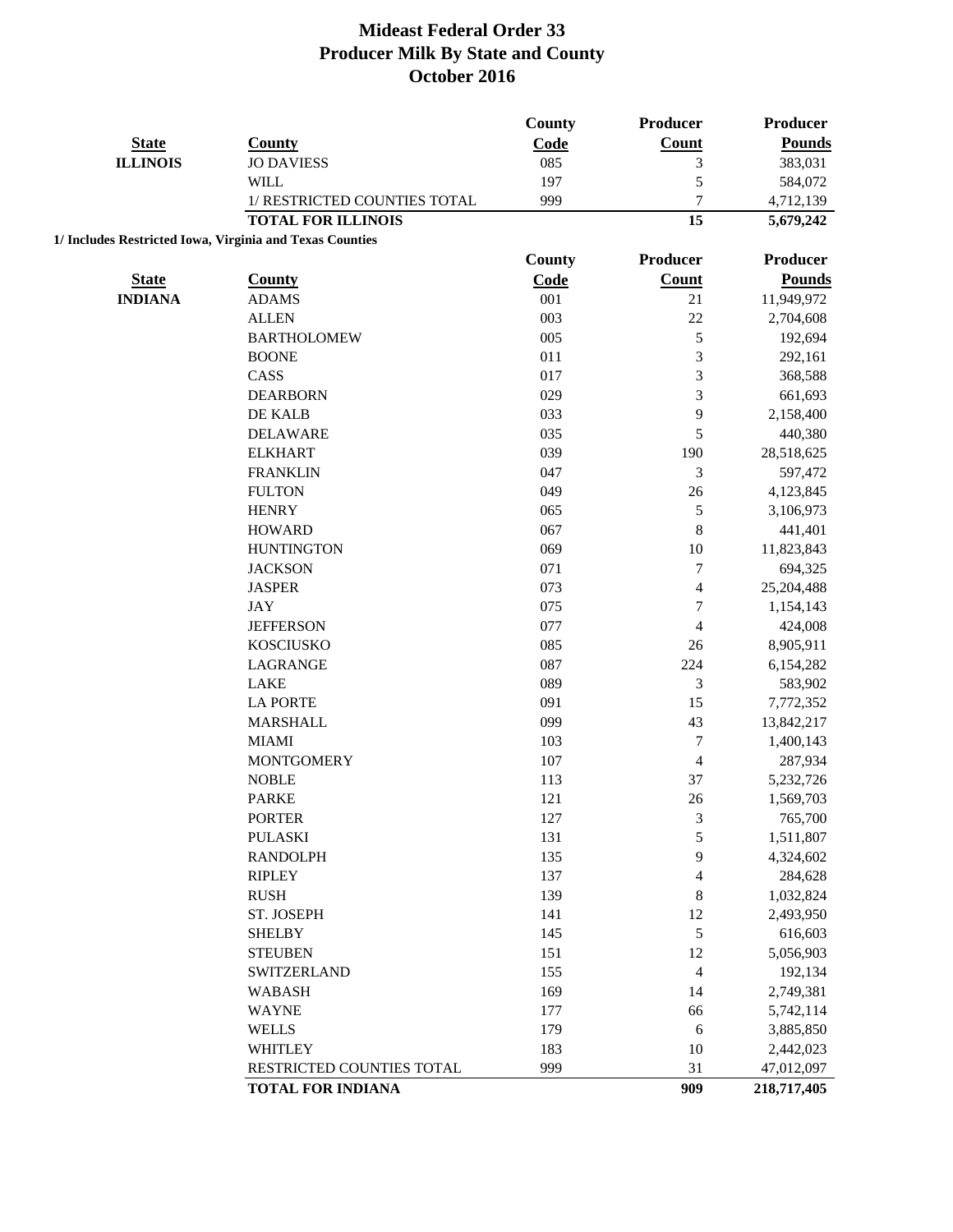|                 |                                                    | <b>County</b> | <b>Producer</b>          | <b>Producer</b>       |
|-----------------|----------------------------------------------------|---------------|--------------------------|-----------------------|
| <b>State</b>    | <b>County</b>                                      | Code          | <b>Count</b>             | <b>Pounds</b>         |
| <b>KENTUCKY</b> | <b>CHRISTIAN</b>                                   | 047           | 5                        | 13,280                |
|                 | RESTRICTED COUNTIES TOTAL                          | 999           | 16                       | 331,662               |
|                 | <b>TOTAL FOR KENTUCKY</b>                          |               | 21                       | 344,942               |
|                 |                                                    | <b>County</b> | Producer                 | Producer              |
| <b>State</b>    | <b>County</b>                                      | Code          | <b>Count</b>             | <b>Pounds</b>         |
| <b>MARYLAND</b> | 2/ GARRETT                                         | 023           | 43                       | 2,713,045             |
|                 | 2/ Includes Restricted Counties TOTAL FOR MARYLAND |               | 43                       | 2,713,045             |
| <b>State</b>    | <b>County</b>                                      | <b>Code</b>   | Count                    | <b>Pounds</b>         |
| <b>MICHIGAN</b> | <b>ALCONA</b>                                      | 001           | 5                        | 1,076,610             |
|                 | <b>ALGER</b>                                       | 003           | $\overline{4}$           | 186,032               |
|                 | <b>ALLEGAN</b>                                     | 005           | 66                       | 38,009,440            |
|                 | <b>ALPENA</b>                                      | 007           | 32                       | 4,643,632             |
|                 | <b>ARENAC</b>                                      | 011           | 22                       | 8,687,853             |
|                 | <b>BARRY</b>                                       | 015           | 30                       | 28,845,167            |
|                 | <b>BAY</b>                                         | 017           | $\sqrt{5}$               | 1,927,935             |
|                 | <b>BERRIEN</b>                                     | 021           | $\,8\,$                  | 4,221,961             |
|                 | <b>BRANCH</b>                                      | 023           | 18                       | 6,419,530             |
|                 | <b>CALHOUN</b>                                     | 025           | 21                       | 7,682,763             |
|                 | CASS                                               | 027           | $\mathfrak{Z}$           | 714,271               |
|                 | <b>CHARLEVOIX</b>                                  | 029           | $\overline{\mathcal{L}}$ | 838,074               |
|                 | <b>CHEBOYGAN</b>                                   | 031           | $\overline{\mathcal{L}}$ | 713,498               |
|                 | <b>CHIPPEWA</b>                                    | 033           | $\overline{7}$           | 835,465               |
|                 | <b>CLARE</b>                                       | 035           | 28                       | 4,815,091             |
|                 | <b>CLINTON</b>                                     | 037           | 53                       | 74,473,133            |
|                 | <b>DELTA</b>                                       | 041           | $\overline{4}$           | 621,605               |
|                 | <b>EATON</b>                                       | 045           | 24                       | 2,552,271             |
|                 | <b>GENESEE</b>                                     | 049           | $\tau$                   | 1,777,194             |
|                 | <b>GLADWIN</b>                                     | 051           | $\boldsymbol{7}$         | 2,145,906             |
|                 | <b>GRAND TRAVERSE</b>                              | 055           | $\mathfrak{Z}$           | 148,007               |
|                 | <b>GRATIOT</b>                                     | 057           | 35                       | 75,997,285            |
|                 | <b>HILLSDALE</b>                                   | 059           | 26                       | 9,302,801             |
|                 | <b>HURON</b>                                       | 063           | 66                       | 77,665,291            |
|                 | <b>INGHAM</b>                                      | 065           | 23                       | 9,316,139             |
|                 | <b>IONIA</b>                                       | 067           | 47                       | 35,064,782            |
|                 | <b>IOSCO</b>                                       | 069           | 13                       | 3,737,319             |
|                 | <b>ISABELLA</b>                                    | 073           | 41                       | 18,036,956            |
|                 | <b>JACKSON</b>                                     | 075           | 16                       | 7,059,479             |
|                 | <b>KALAMAZOO</b>                                   | 077           | $\boldsymbol{7}$         | 12,893,175            |
|                 | <b>KENT</b>                                        | 081           | 32                       | 16,175,205            |
|                 | <b>LAPEER</b>                                      | 087           | $28\,$                   | 3,453,207             |
|                 | LEELANAU                                           | 089           | $\overline{4}$           | 237,019               |
|                 | <b>LENAWEE</b>                                     | 091           | $26\,$                   | 36,579,067            |
|                 | <b>LIVINGSTON</b>                                  | 093           | $10\,$                   | 4,381,521             |
|                 | <b>MACOMB</b>                                      | 099           | $\sqrt{5}$               | 313,459               |
|                 | <b>MARQUETTE</b>                                   | 103           | $\mathfrak{Z}$           | 219,416               |
|                 | <b>MASON</b>                                       | 105           | 15                       | 4,933,794             |
|                 | <b>MECOSTA</b>                                     | 107           | 20                       | 6,243,421             |
|                 | <b>MENOMINEE</b>                                   | 109           | 14                       |                       |
|                 | <b>MIDLAND</b>                                     | 111           | $\mathfrak{Z}$           | 577,508<br>1,740,250  |
|                 |                                                    | 113           | 44                       | 43,821,362            |
|                 | <b>MISSAUKEE</b><br><b>MONROE</b>                  |               | $\overline{4}$           |                       |
|                 | <b>MONTCALM</b>                                    | 115<br>117    | 50                       | 593,305<br>19,614,467 |
|                 |                                                    |               |                          |                       |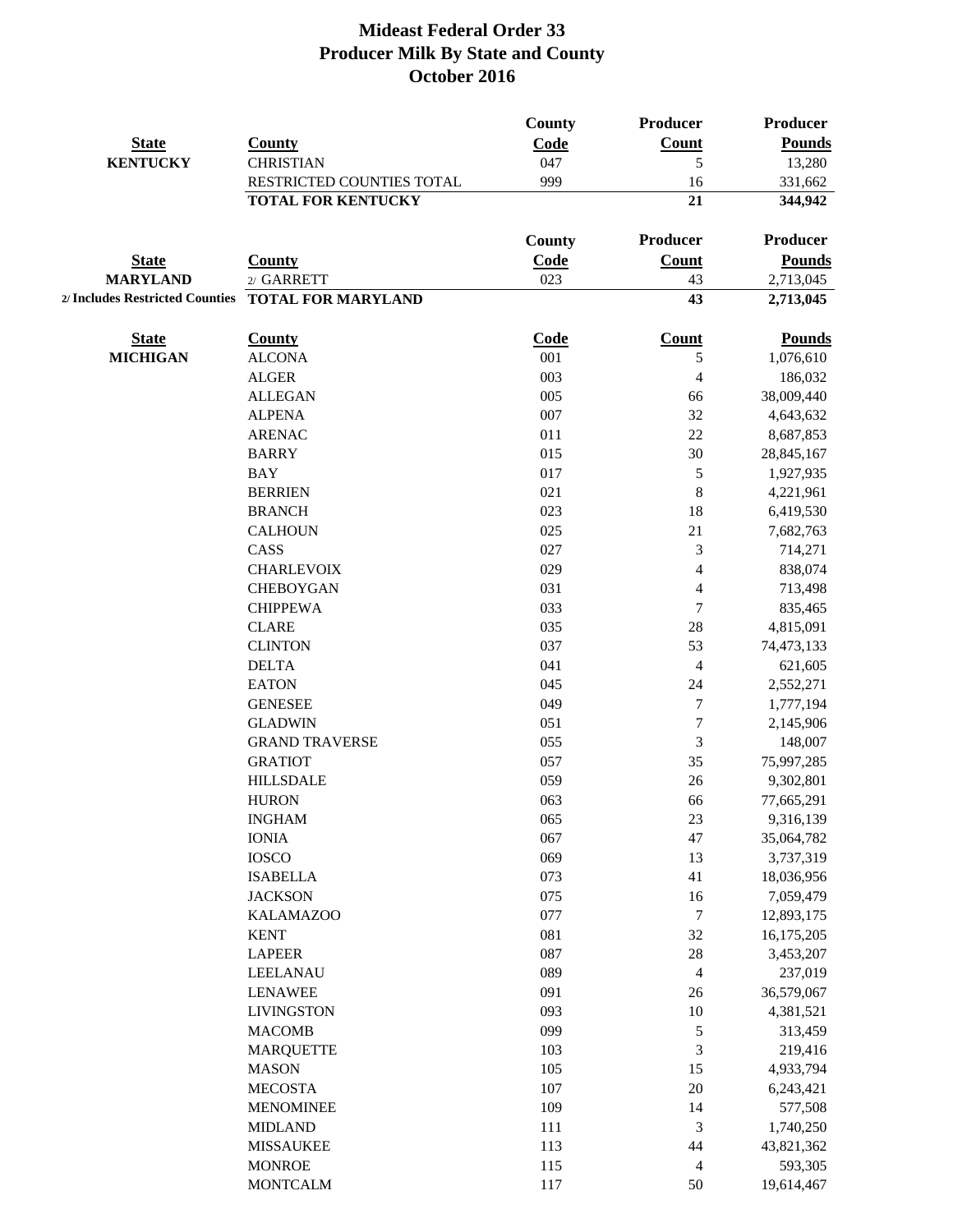|                  |                                                         | <b>County</b> | <b>Producer</b> | <b>Producer</b>    |
|------------------|---------------------------------------------------------|---------------|-----------------|--------------------|
| <b>State</b>     | <b>County</b>                                           | Code          | Count           | <b>Pounds</b>      |
| <b>MICHIGAN</b>  | <b>MONTMORENCY</b>                                      | 119           | 7               | 1,049,571          |
|                  | <b>MUSKEGON</b>                                         | 121           | 14              | 16,913,337         |
|                  | <b>NEWAYGO</b>                                          | 123           | 47              | 19,776,850         |
|                  | <b>OCEANA</b>                                           | 127           | $\,8\,$         | 979,071            |
|                  | <b>OGEMAW</b>                                           | 129           | 39              | 14,344,516         |
|                  | <b>OSCEOLA</b>                                          | 133           | 37              | 16,771,481         |
|                  | <b>OSCODA</b>                                           | 135           | 10              | 607,214            |
|                  | <b>OTTAWA</b>                                           | 139           | 59              | 64,658,814         |
|                  | PRESQUE ISLE                                            | 141           | 9               | 481,065            |
|                  | <b>SAGINAW</b>                                          | 145           | 16              | 5,545,675          |
|                  | <b>ST. CLAIR</b>                                        | 147           | 11              | 2,008,694          |
|                  | ST. JOSEPH                                              | 149           | 23              | 8,738,490          |
|                  | <b>SANILAC</b>                                          | 151           | 93              |                    |
|                  |                                                         |               |                 | 58,616,573         |
|                  | <b>SHIAWASSEE</b>                                       | 155           | 18              | 5,500,536          |
|                  | <b>TUSCOLA</b>                                          | 157           | 40              | 28,913,756         |
|                  | VAN BUREN                                               | 159           | 11              | 6,338,566          |
|                  | WASHTENAW                                               | 161           | 18              | 3,803,284          |
|                  | <b>WEXFORD</b>                                          | 165           | 12              | 1,111,934          |
|                  | RESTRICTED COUNTIES TOTAL                               | 999           | 16              | 3,196,643          |
|                  | <b>TOTAL FOR MICHIGAN</b>                               |               | 1,375           | 838,647,736        |
|                  |                                                         | <b>County</b> | <b>Producer</b> | <b>Producer</b>    |
| <b>State</b>     | <b>County</b>                                           | Code          | Count           | <b>Pounds</b>      |
| <b>MINNESOTA</b> | <b>OTTER TAIL</b>                                       | 111           | 6               | 343,169            |
|                  | <b>STEARNS</b>                                          | 145           |                 |                    |
|                  | <b>TODD</b>                                             |               | 6               | 281,823            |
|                  |                                                         | 153           | 12              | 107,472            |
|                  | RESTRICTED COUNTIES TOTAL<br><b>TOTAL FOR MINNESOTA</b> | 999           | 3<br>27         | 179,377<br>911,841 |
|                  |                                                         |               |                 |                    |
|                  |                                                         | <b>County</b> | <b>Producer</b> | <b>Producer</b>    |
| <b>State</b>     | <b>County</b>                                           | Code          | <b>Count</b>    | <b>Pounds</b>      |
| <b>NEW YORK</b>  | CATTARAUGUS                                             | 009           | 55              | 17,730,818         |
|                  | <b>CHAUTAUQUA</b>                                       | 013           | 122             | 28,654,282         |
|                  | <b>ERIE</b>                                             | 029           | 11              | 3,151,027          |
|                  | <b>GENESEE</b>                                          | 037           | $\mathfrak{Z}$  | 4,981,684          |
|                  | <b>LIVINGSTON</b>                                       | 051           | 6               | 8,551,802          |
|                  | <b>WYOMING</b>                                          | 121           | 9               | 20,008,632         |
|                  | RESTRICTED COUNTIES TOTAL                               | 999           | 6               | 6,147,057          |
|                  | <b>TOTAL FOR NEW YORK</b>                               |               | 212             | 89,225,302         |
|                  |                                                         |               | <b>Producer</b> | <b>Producer</b>    |
| <b>State</b>     | <b>County</b>                                           | Code          | <b>Count</b>    | <b>Pounds</b>      |
|                  | <b>ADAMS</b>                                            | 001           | 18              | 1,223,927          |
| <b>OHIO</b>      | <b>ALLEN</b>                                            | 003           | $\mathfrak{Z}$  | 518,815            |
|                  |                                                         |               |                 |                    |
|                  | <b>ASHLAND</b>                                          | 005           | 49              | 14,857,468         |
|                  | <b>ASHTABULA</b>                                        | 007           | 28              | 5,964,586          |
|                  | <b>ATHENS</b>                                           | 009           | 8               | 456,423            |
|                  | <b>AUGLAIZE</b>                                         | 011           | 40              | 7,317,407          |
|                  | <b>BELMONT</b>                                          | 013           | 11              | 990,486            |
|                  | <b>BROWN</b>                                            | 015           | $\,8\,$         | 573,377            |
|                  | <b>BUTLER</b>                                           | 017           | 3               | 265,819            |
|                  | CARROLL                                                 | 019           | 30              | 2,497,501          |
|                  | <b>CHAMPAIGN</b>                                        | 021           | 11              | 1,084,420          |
|                  | <b>CLARK</b>                                            | 023           | $\overline{4}$  | 6,978,022          |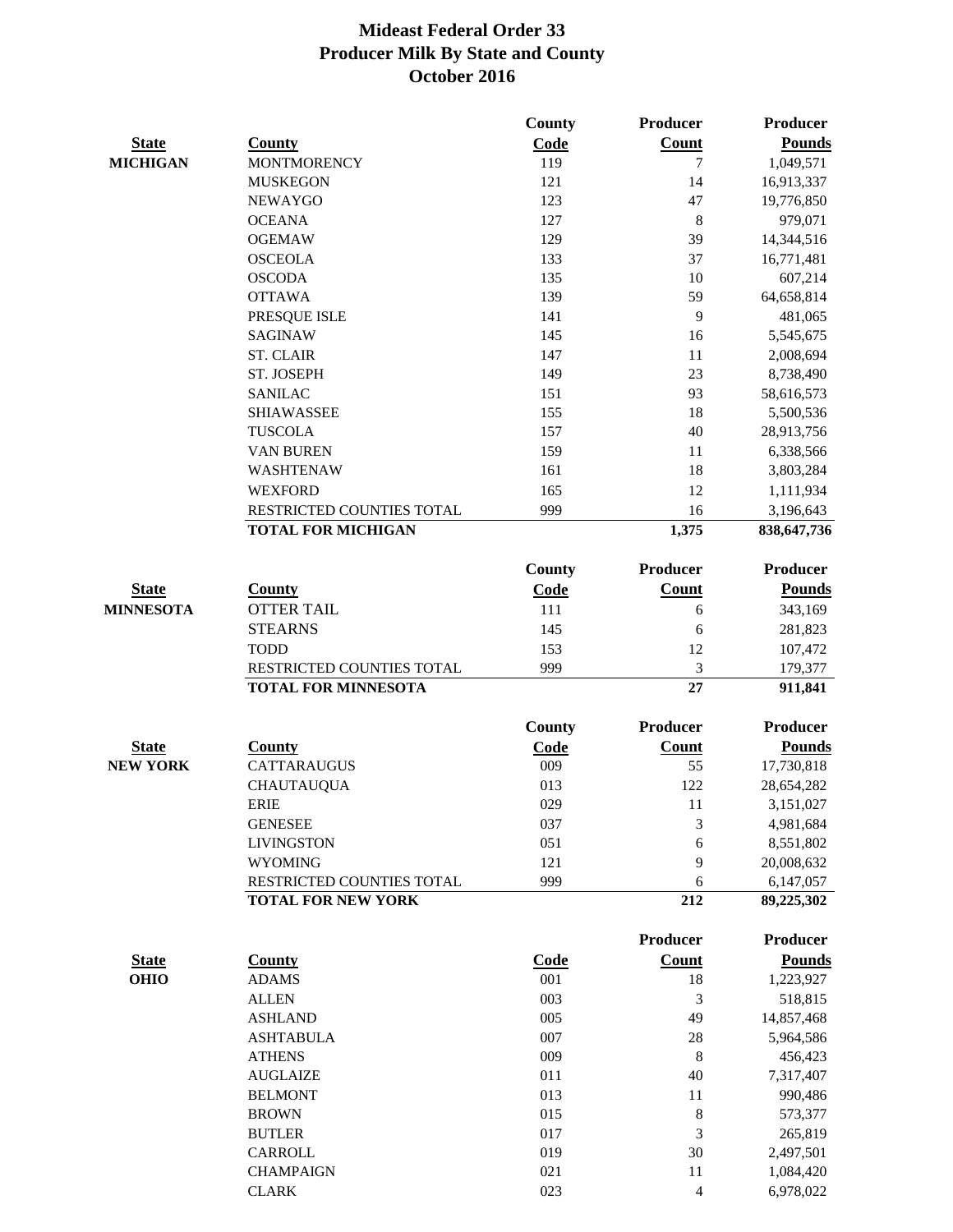|              |                   |      | Producer       | Producer      |
|--------------|-------------------|------|----------------|---------------|
| <b>State</b> | <b>County</b>     | Code | Count          | <b>Pounds</b> |
| OHIO         | <b>CLINTON</b>    | 027  | 6              | 523,047       |
|              | <b>COLUMBIANA</b> | 029  | 77             | 14,549,459    |
|              | <b>COSHOCTON</b>  | 031  | 23             | 2,737,883     |
|              | <b>CRAWFORD</b>   | 033  | 8              | 3,064,137     |
|              | <b>DARKE</b>      | 037  | 41             | 8,620,095     |
|              | <b>DEFIANCE</b>   | 039  | 10             | 7,627,542     |
|              | <b>DELAWARE</b>   | 041  | $\overline{4}$ | 315,548       |
|              | <b>FAIRFIELD</b>  | 045  | 9              | 579,290       |
|              | <b>FAYETTE</b>    | 047  | 5              | 801,808       |
|              | <b>FULTON</b>     | 051  | 11             | 5,029,632     |
|              | <b>GALLIA</b>     | 053  | 6              | 312,169       |
|              | <b>GEAUGA</b>     | 055  | 51             | 4,387,044     |
|              | <b>GREENE</b>     | 057  | $\overline{4}$ | 1,165,538     |
|              | <b>GUERNSEY</b>   | 059  | 5              | 550,997       |
|              | <b>HANCOCK</b>    | 063  | 3              | 1,673,775     |
|              | <b>HARDIN</b>     | 065  | 9              | 9,389,748     |
|              | <b>HARRISON</b>   | 067  | 6              | 430,854       |
|              | <b>HENRY</b>      | 069  | $\,$ 8 $\,$    | 4,238,092     |
|              | <b>HIGHLAND</b>   | 071  | 32             | 2,665,898     |
|              | <b>HOLMES</b>     | 075  | 173            | 14,988,919    |
|              | <b>HURON</b>      | 077  | 46             | 6,566,079     |
|              | <b>JACKSON</b>    | 079  | $\sqrt{5}$     | 103,126       |
|              | <b>JEFFERSON</b>  | 081  | $\tau$         | 750,399       |
|              | <b>KNOX</b>       | 083  | 30             | 9,391,655     |
|              | <b>LICKING</b>    | 089  | 12             | 4,618,011     |
|              | <b>LOGAN</b>      | 091  | 26             | 4,639,438     |
|              | <b>LORAIN</b>     | 093  | 17             | 1,865,627     |
|              | <b>MADISON</b>    | 097  | 11             | 16,584,903    |
|              | <b>MAHONING</b>   | 099  | 30             | 6,459,199     |
|              | <b>MARION</b>     | 101  | $\overline{4}$ | 7,150,941     |
|              | <b>MEDINA</b>     | 103  | 22             | 4,183,264     |
|              | <b>MEIGS</b>      | 105  | $\tau$         | 501,749       |
|              | <b>MERCER</b>     | 107  | 95             | 29,100,281    |
|              | <b>MIAMI</b>      | 109  | 10             | 1,119,237     |
|              | <b>MONROE</b>     | 111  | 10             | 638,161       |
|              | <b>MONTGOMERY</b> | 113  | $\sqrt{3}$     | 332,454       |
|              | <b>MORGAN</b>     | 115  | $\overline{7}$ | 1,688,007     |
|              | <b>MORROW</b>     | 117  | 9              | 2,339,480     |
|              | <b>MUSKINGUM</b>  | 119  | 13             | 1,193,375     |
|              | <b>PAULDING</b>   | 125  | 9              | 23,317,819    |
|              | <b>PERRY</b>      | 127  | 3              | 336,397       |
|              | <b>PICKAWAY</b>   | 129  | $\,$ $\,$      | 3,467,490     |
|              | <b>PIKE</b>       | 131  | $\mathbf{9}$   | 469,227       |
|              | <b>PORTAGE</b>    | 133  | 12             | 3,168,905     |
|              | <b>PREBLE</b>     | 135  | $\mathbf{9}$   | 1,557,490     |
|              | <b>PUTNAM</b>     | 137  | 13             | 4,708,957     |
|              | <b>RICHLAND</b>   | 139  | 106            | 12,078,318    |
|              | <b>ROSS</b>       | 141  | $\mathbf{9}$   | 521,790       |
|              | <b>SANDUSKY</b>   | 143  | $\,$ $\,$      | 803,742       |
|              | <b>SENECA</b>     | 147  | $\sqrt{3}$     | 244,337       |
|              | <b>SCIOTO</b>     | 145  | $\mathfrak{Z}$ | 895,053       |
|              | <b>SHELBY</b>     | 149  | 42             | 8,902,263     |
|              | <b>STARK</b>      | 151  | 73             |               |
|              | TRUMBULL          |      | 29             | 15,839,581    |
|              |                   | 155  |                | 4,562,907     |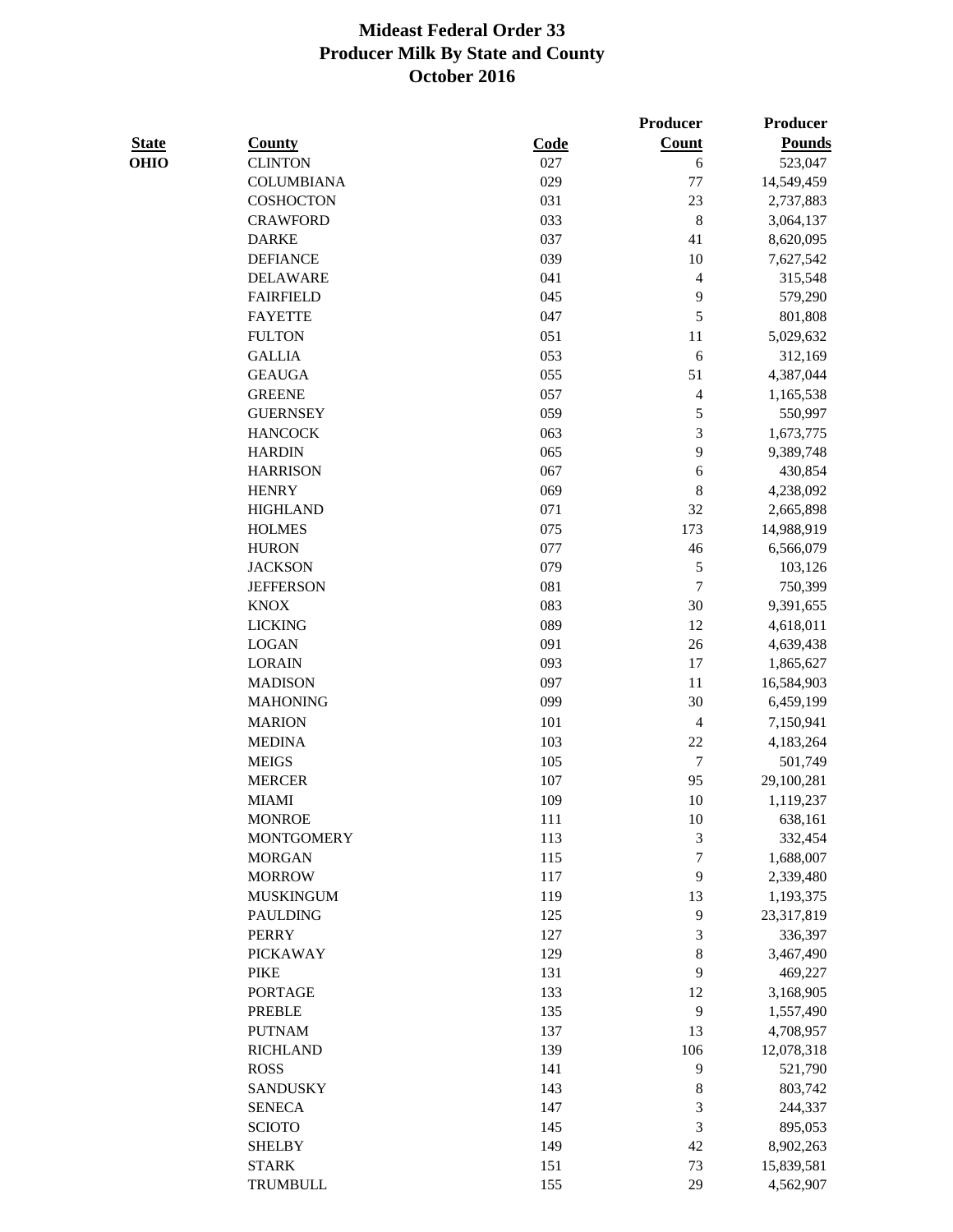|                      |                                                     | <b>County</b> | <b>Producer</b> | <b>Producer</b>       |
|----------------------|-----------------------------------------------------|---------------|-----------------|-----------------------|
| <b>State</b>         | <b>County</b>                                       | Code          | Count           | <b>Pounds</b>         |
| <b>OHIO</b>          | TUSCARAWAS                                          | 157           | 131             | 14,898,340            |
|                      | <b>UNION</b>                                        | 159           | 8               | 965,346               |
|                      | <b>VAN WERT</b>                                     | 161           | 7               | 7,046,546             |
|                      | <b>WASHINGTON</b>                                   | 167           | 20              | 2,810,723             |
|                      | <b>WAYNE</b>                                        | 169           | 229             | 59,075,554            |
|                      | <b>WILLIAMS</b>                                     | 171           | 3               | 9,283,219             |
|                      | <b>WOOD</b>                                         | 173           | 6               | 8,948,448             |
|                      | <b>WYANDOT</b>                                      | 175           | 6               | 670,132               |
|                      | RESTRICTED COUNTIES TOTAL                           | 999           | 13              | 1,301,312             |
|                      | <b>TOTAL FOR OHIO</b>                               |               | 1,827           | 411,479,008           |
|                      |                                                     | <b>County</b> | <b>Producer</b> | <b>Producer</b>       |
| <b>State</b>         | <b>County</b>                                       | <b>Code</b>   | <b>Count</b>    | <b>Pounds</b>         |
| <b>PENNSYLVANIA</b>  | <b>ARMSTRONG</b>                                    | 005           | 24              | 3,123,114             |
|                      | <b>BEAVER</b>                                       | 007           | 24              | 1,739,160             |
|                      | <b>BRADFORD</b>                                     | 015           | 17              | 2,973,829             |
|                      |                                                     | 019           | 28              | 3,716,006             |
|                      | <b>BUTLER</b>                                       |               |                 |                       |
|                      | <b>CAMBRIA</b>                                      | 021           | $\,8\,$         | 1,204,136             |
|                      | <b>CENTRE</b>                                       | 027           | 12              | 1,113,662             |
|                      | <b>CLARION</b>                                      | 031           | 25              | 2,848,649             |
|                      | <b>CLEARFIELD</b>                                   | 033           | 8               | 819,813               |
|                      | <b>CLINTON</b>                                      | 035           | 16              | 334,840               |
|                      | <b>CRAWFORD</b>                                     | 039           | 121             | 19,466,854            |
|                      | <b>ELK</b>                                          | 047<br>049    | $\,8\,$         | 574,480               |
|                      | <b>ERIE</b>                                         |               | 60              | 5,372,978             |
|                      | <b>FAYETTE</b>                                      | 051           | 23              | 2,446,202             |
|                      | <b>FOREST</b>                                       | 053           | 3               | 202,152               |
|                      | <b>HUNTINGDON</b>                                   | 059           | 5               | 6,704,275             |
|                      | <b>INDIANA</b>                                      | 063           | 51              | 7,526,117             |
|                      | <b>JEFFERSON</b>                                    | 065           | 25              | 2,177,978             |
|                      | <b>LAWRENCE</b>                                     | 073           | 32              | 6,162,128             |
|                      | <b>MERCER</b>                                       | 085           | 67              | 7,700,806             |
|                      | <b>MIFFLIN</b>                                      | 087           | 12              | 210,786               |
|                      | <b>SOMERSET</b>                                     | 111           | 68              | 4,968,796             |
|                      | <b>SULLIVAN</b>                                     | 113           | 4               | 28,171                |
|                      | <b>VENANGO</b>                                      | 121           | $\sqrt{6}$      | 878,996               |
|                      | <b>WARREN</b>                                       | 123           | 32              | 2,014,247             |
|                      | <b>WASHINGTON</b>                                   | 125           | 23              | 2,574,147             |
|                      | WESTMORELAND                                        | 129           | 39              | 5,686,621             |
|                      | RESTRICTED COUNTIES TOTAL<br>TOTAL FOR PENNSYLVANIA | 999           | 13<br>754       | 955,132<br>93,524,075 |
|                      |                                                     |               |                 |                       |
|                      |                                                     | County        | <b>Producer</b> | <b>Producer</b>       |
| <b>State</b>         | <b>County</b>                                       | <b>Code</b>   | <b>Count</b>    | <b>Pounds</b>         |
| <b>WEST VIRGINIA</b> | <b>BROOKE</b>                                       | 009           | 3               | 132,255               |
|                      | <b>JACKSON</b>                                      | 035           | 4               | 363,344               |
|                      | <b>MASON</b>                                        | 053           | 11              | 701,563               |
|                      | <b>OHIO</b>                                         | 069           | 5               | 194,791               |
|                      | <b>PRESTON</b>                                      | 077           | 5               | 655,160               |
|                      | RESTRICTED COUNTIES TOTAL                           | 999           | 12              | 508,807               |
|                      | <b>TOTAL FOR WEST VIRGINIA</b>                      |               | 40              | 2,555,920             |